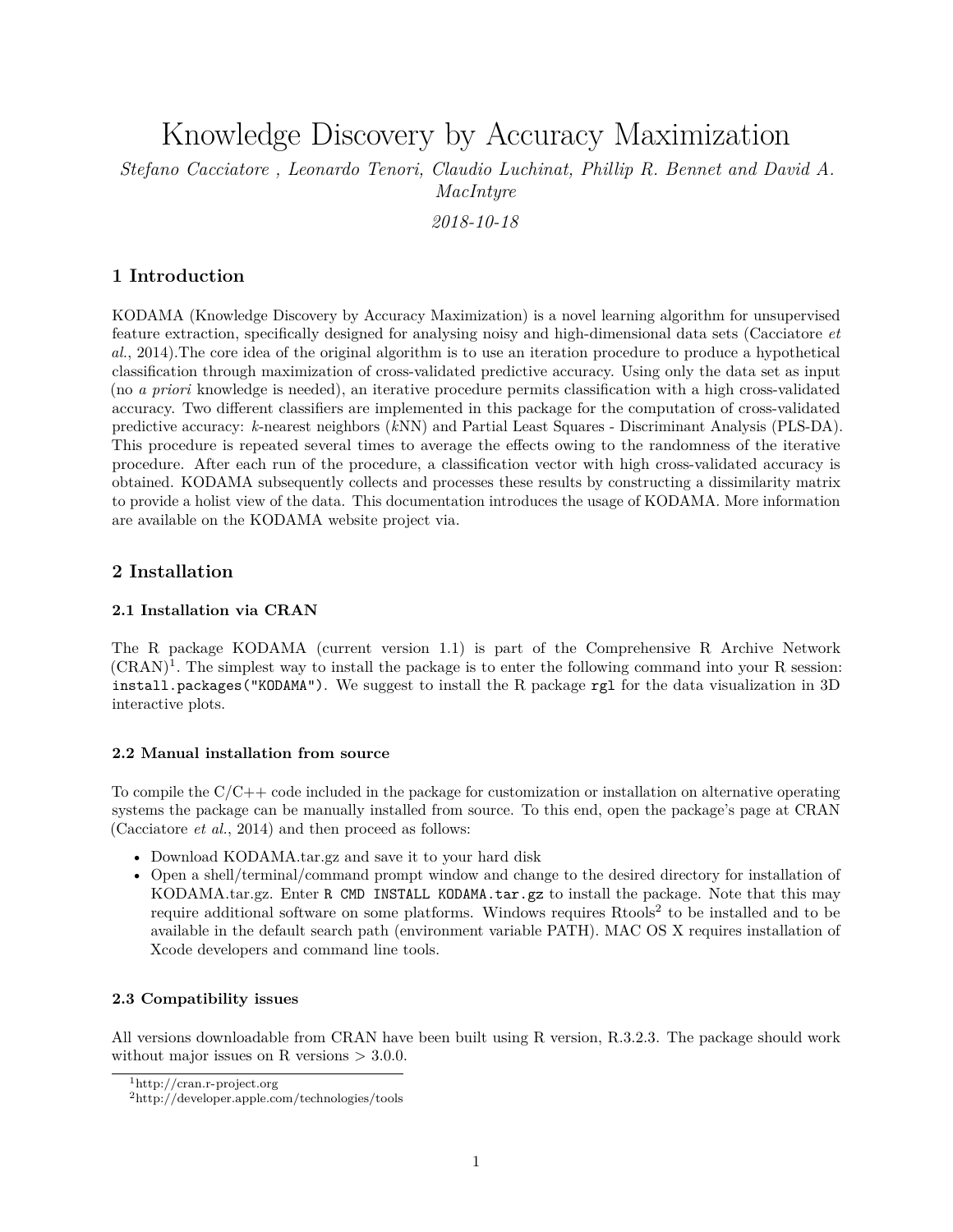## **3 Getting Started**

To load the package, enter the following instruction in your R session:

If this command terminates without any error messages, you can be sure that the package has been installed successfully. The KODAMA package is now ready for use.

The package includes both a user manual (this document) and a reference manual (help pages for each function). To view the user manual, enter vignette("KODAMA"). Help pages can be viewed using the help command help(package="KODAMA").

### **4 Datasets**

### **4.1 Swiss Roll**

The function swissroll computes the Swiss Roll dataset of a given sample size. The following example computes a Swiss Roll dataset containing 1,000 samples.

```
require("rgl")
x=swissroll()
open3d()
plot3d(x, col=rainbow(1000),box=FALSE,type="s",size=1)
```


Figure 1: Three dimensional Swiss Roll dataset.

### **4.2 Ulisse Dini's surface**

The function dinisurface computes the Ulisse Dini's surface dataset of a given sample size. The following example computes a Ulisse Dini's surface dataset containing 1,000 samples.

```
require("rgl")
x=dinisurface()
open3d()
plot3d(x, col=rainbow(1000),box=FALSE,type="s",size=1)
```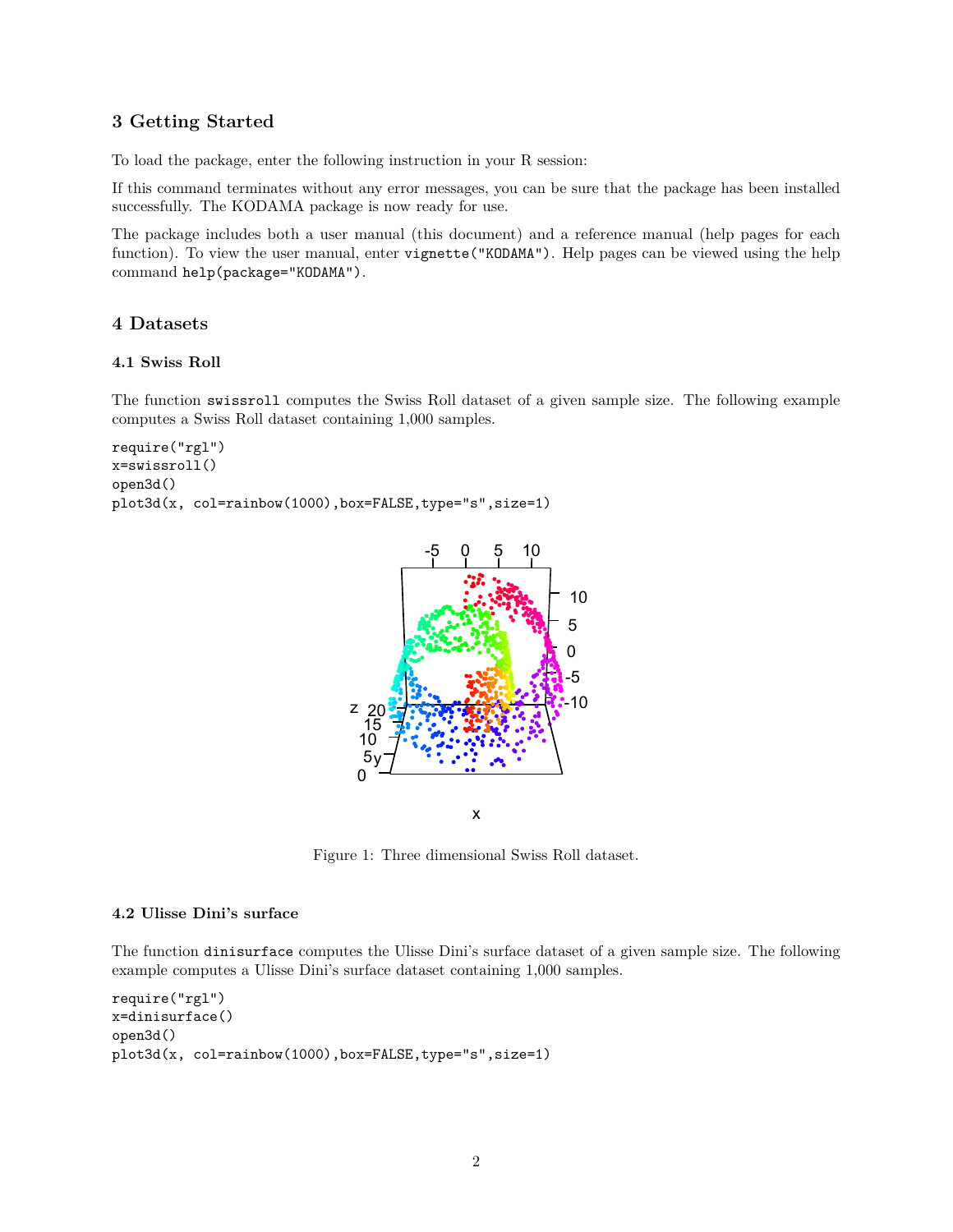

Figure 2: Three dimensional Ulisse Dini's surface dataset.

### **4.3 Helicoid**

The function helicoid computes the Helicoid dataset of a given sample size. The following example computes a Helicoid dataset containing 1,000 samples.

```
require("rgl")
x=helicoid()
open3d()
plot3d(x, col=rainbow(1000),box=FALSE,type="s",size=1)
```


Figure 3: Three dimensional Helicoid dataset.

## **4.4 Spirals**

The function spirals computes the Spirals dataset of a given sample size. The following example computes a Spirals dataset containing 1,000 samples.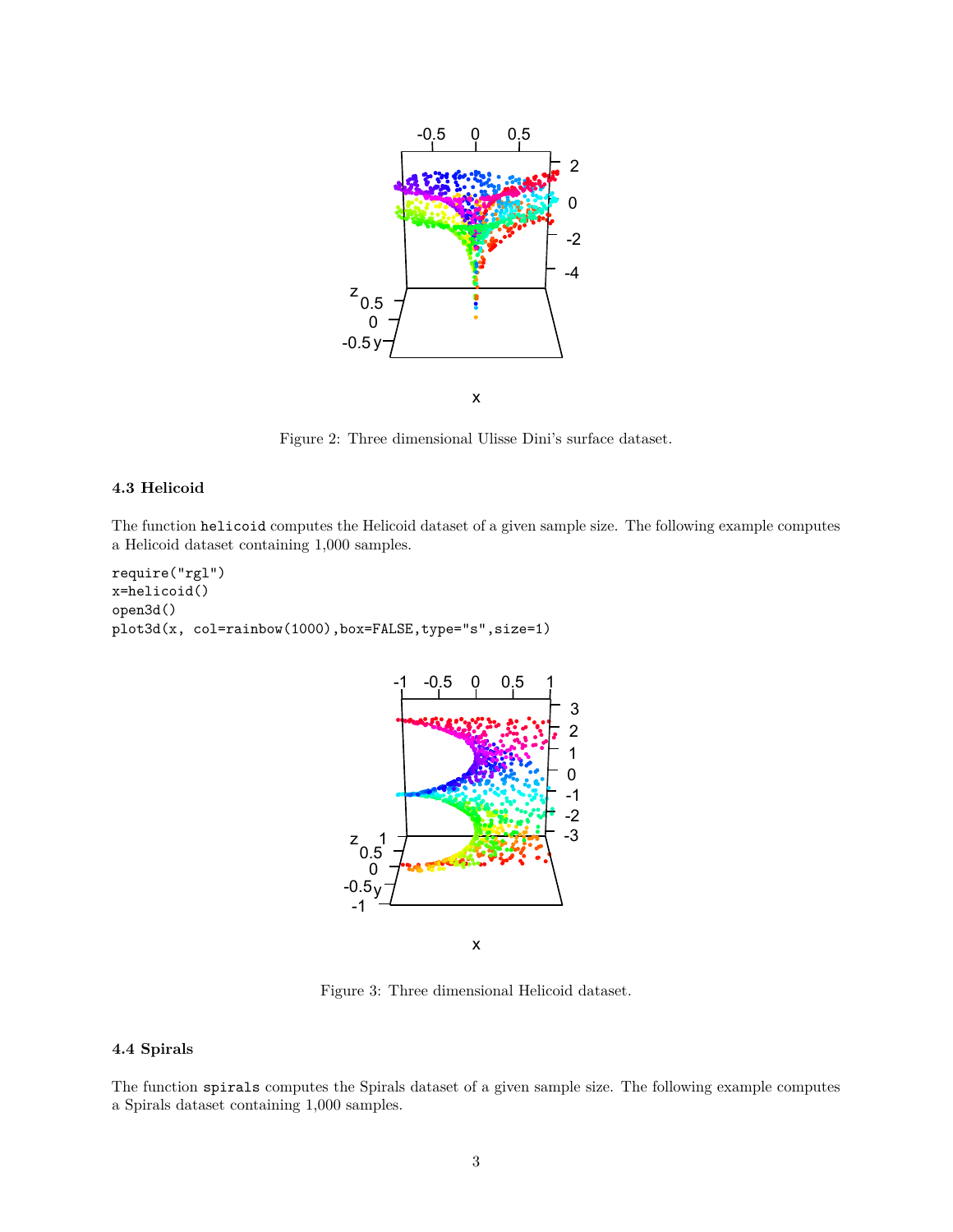```
par(mfrow=c(2,2),mai=c(0,0,0,0))v1=spirals(c(100,100,100),c(0.1,0.1,0.1))
plot(v1,col=rep(2:4,each=100))
v2=spirals(c(100,100,100),c(0.1,0.2,0.3))
plot(v2,col=rep(2:4,each=100))
v3=spirals(c(100,100,100,100,100),c(0,0,0.2,0,0))
plot(v3,col=rep(2:6,each=100))
v4=spirals(c(20,40,60,80,100),c(0.1,0.1,0.1,0.1,0.1))
plot(v4,col=rep(2:6,c(20,40,60,80,100)))
```


Figure 4: Four different two dimensional Spirals datasets.

# **4.5 Lymphoma**

The lymphoma dataset consists of gene expression profiles of the three most prevalent adult lymphoid malignancies: diffuse large B-cell lymphoma (DLBCL), follicular lymphoma (FL), and B-cell chronic lymphocytic leukemia (B-CLL). The dataset consists of 4,682 mRNA genes for 62 samples (42 samples of DLBCL, 9 samples of FL and 11 samples of B-CLL). Missing values are imputed and data are standardized as described in Dudoit, *et al*. (2002).

# **4.6 MetRef**

The data of belong to a cohort of 22 healthy donors (11 male and 11 female) where each provided about 40 urine samples over the time course of approximately 2 months, for a total of 873 samples. Each sample was analyzed by Nuclear Magnetic Resonance Spectroscopy. Each spectrum was divided in 450 spectral bins.

# **4.7 State of the Union**

The USA dataset consists of the spoken, not written, presidential addresses from 1900 until the sixth address by Barack Obama in 2014. Punctuation characters, numbers, words shorter than three characters, and stop-words (*e.g.*, "that", "and", and "which") were removed from the dataset. This resulted in a dataset of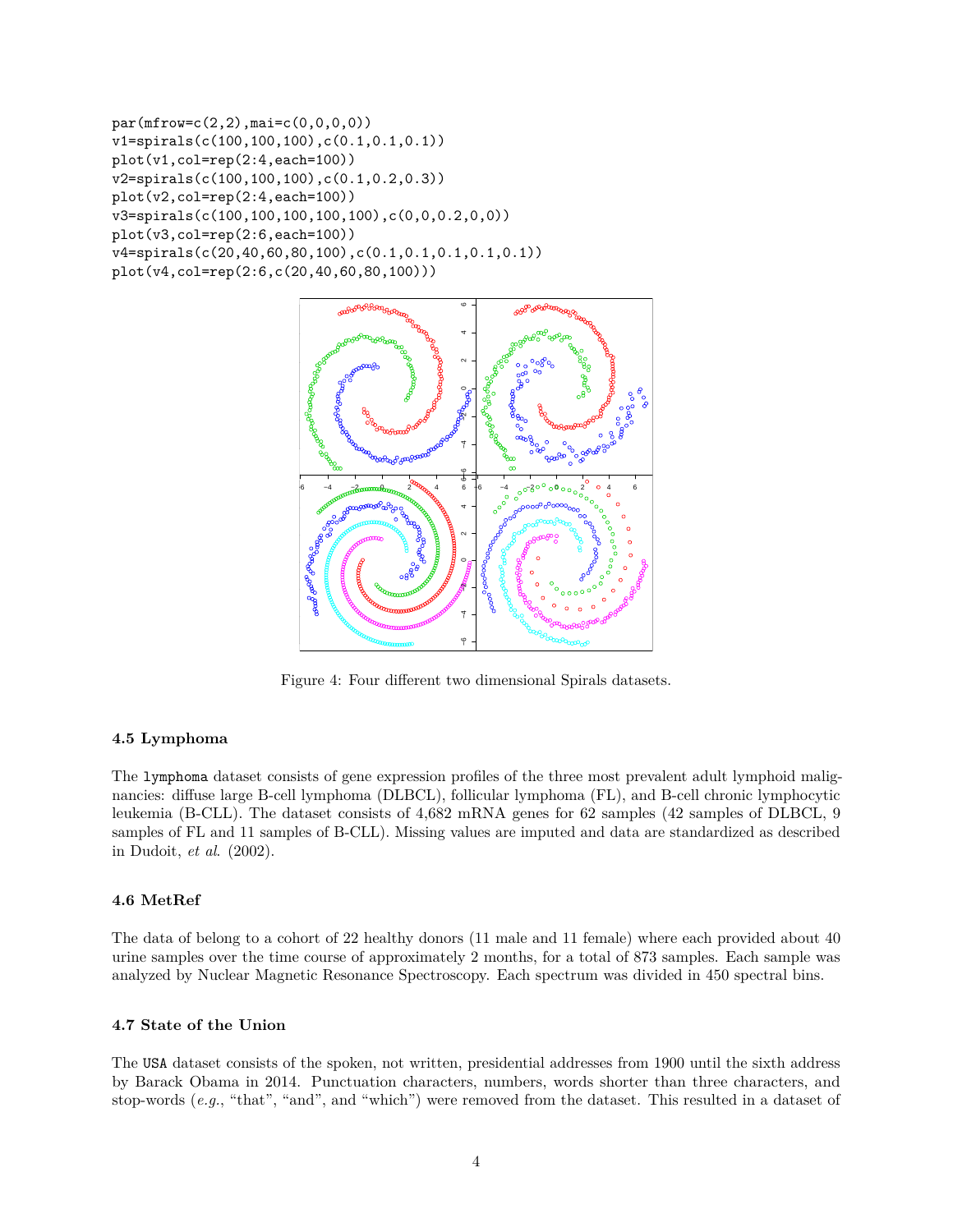86 speeches containing 834 different meaningful words each. Term frequency-inverse document frequency (TF-IDF) was used to obtain feature vectors. It is often used as a weighting factor in information retrieval and text mining. The TF-IDF value increases proportionally to the number of times a word appears in the document, but is offset by the frequency of the word in the corpus, which helps to control for the fact that some words are generally more common than others.

### **4.8 Iris**

This famous Fisher's (aka Anderson's) iris data set gives the measurements (centimetres) of the variables sepal length and width and petal length and width, respectively, for 50 flowers from each of 3 species of iris. The species are *Iris setosa*, *I. versicolor*, and *I. virginica*.

iris is a data frame with 150 cases (rows) and 5 variables (columns) named Sepal.Length, Sepal.Width, Petal.Length, Petal.Width and Species.

# **5 Starting with KODAMA**

We suggest KODAMA is first tested with the Iris dataset using the default parameters (*i.e.*, *k*NN classifier with  $k=5$ ). The KODAMA function automatically performs the Sammon's Non-Linear Mapping on the KODAMA dissimilarity matrix. The results can be visualized with the plot function.

```
data(iris)
data=iris[,-5]
labels=iris[,5]
kodama_knn_5=KODAMA(data)
plot(kodama_knn_5$pp,col=as.numeric(labels), xlab="First component", ylab="Second component")
```


Figure 5: KODAMA on the Iris dataset.

### **5.2 Evaluation of the Monte Carlo iterative process**

The mcplot function can be used to extract the values of cross-validated accuracy obtained from each iterative step of the Monte Carlo procedures of maximization of the cross-validated accuracy.

mcplot(kodam\_knn\_5)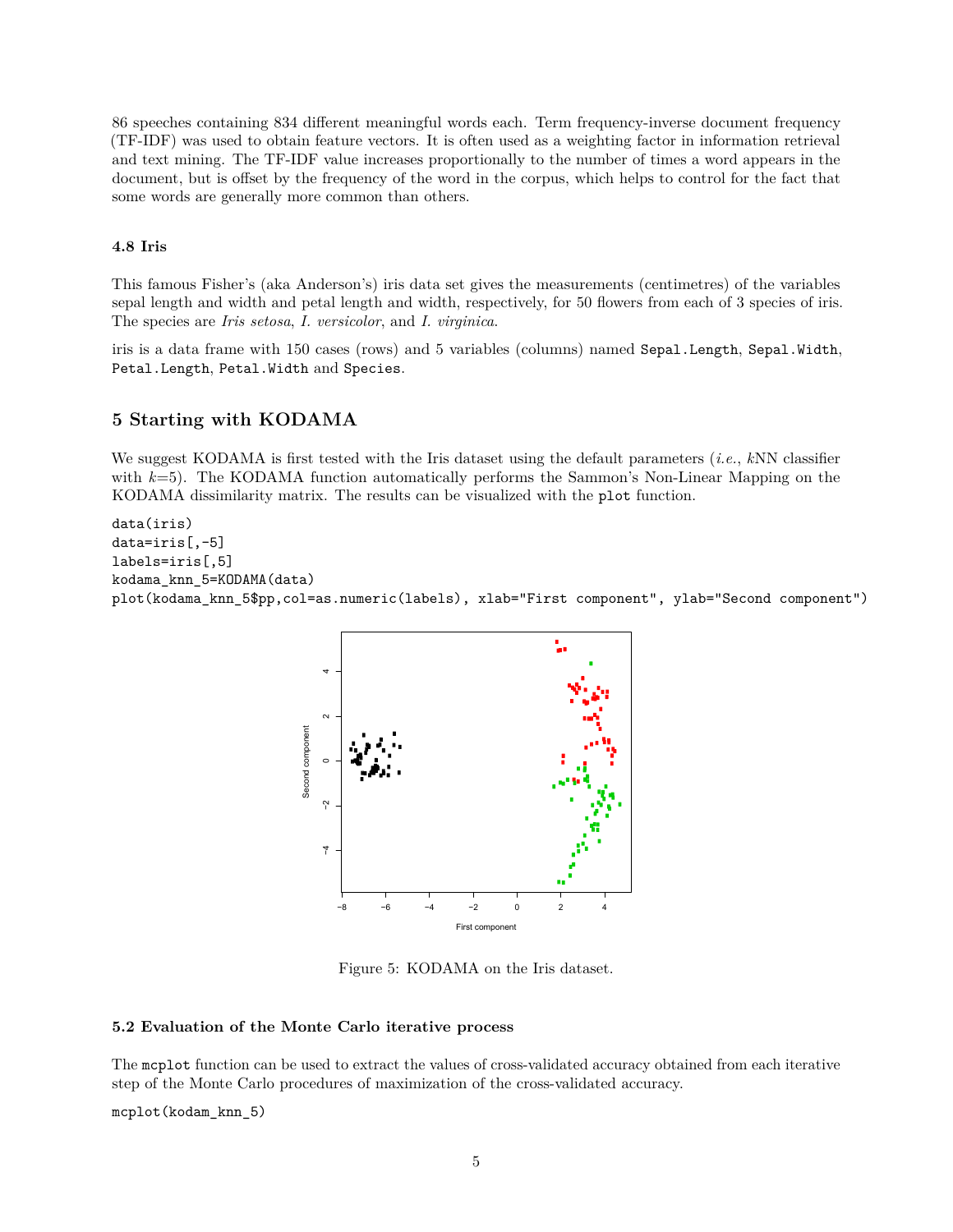

Figure 6: Cross-validated accuracy.

#### **5.1 Adjusting Input Preferences**

KODAMA can be run with different input settings. The two different classifiers, *k*NN and PLS-DA, are tested. The classifier and its parameter can be changed by modifying FUN and f.par, respectively. The *k*NN classifier is tested with  $k=2, 5, 10$  and the PLS-DA classifier is tested with 2, 3 and 4 components.

```
kodama_knn_2 =KODAMA(data,FUN="KNN",f.par=2)
kodama_knn_5 =KODAMA(data,FUN="KNN",f.par=5)
kodama_knn_10=KODAMA(data,FUN="KNN",f.par=10)
kodama_pls_2 =KODAMA(data,FUN="PLS-DA",f.par=2)
kodama_pls_3 =KODAMA(data,FUN="PLS-DA",f.par=3)
kodama_pls_4 =KODAMA(data,FUN="PLS-DA",f.par=4)
```
After the KODAMA analyses, the different solutions can be visualized for comparative purposes.

```
par(mfrow=c(2,3))plot(kodama_knn_2$pp ,col=as.numeric(labels),xlab="First component",
                     ylab="Second component",main="KODAMA with kNN (k=2)")
plot(kodama_knn_5$pp ,col=as.numeric(labels),xlab="First component",
                     ylab="Second component",main="KODAMA with kNN (k=5)")
plot(kodama_knn_10$pp,col=as.numeric(labels),xlab="First component",
                     ylab="Second component",main="KODAMA with kNN (k=10)")
plot(kodama_pls_2$pp ,col=as.numeric(labels),xlab="First component",
                     ylab="Second component",main="KODAMA with PLS (ncomp=2)")
plot(kodama_pls_3$pp ,col=as.numeric(labels),xlab="First component",
                     ylab="Second component",main="KODAMA with PLS (ncomp=3)")
plot(kodama_pls_4$pp ,col=as.numeric(labels),xlab="First component",
                     ylab="Second component",main="KODAMA with PLS (ncomp=4)")
```
The Shannon Entropy (*H*) (Shannon, 1948), a measure of unpredictability of information content, can be used to choose the best classifier and optimize its relative parameters. *H* is given by:

 $H = \sum_i \sum_j v_{ij} \times log v_{ij}$ 

where  $v_{ij}$  is the proximity value between the sample *i* and the sample *j* divided by the sum of overall proximities.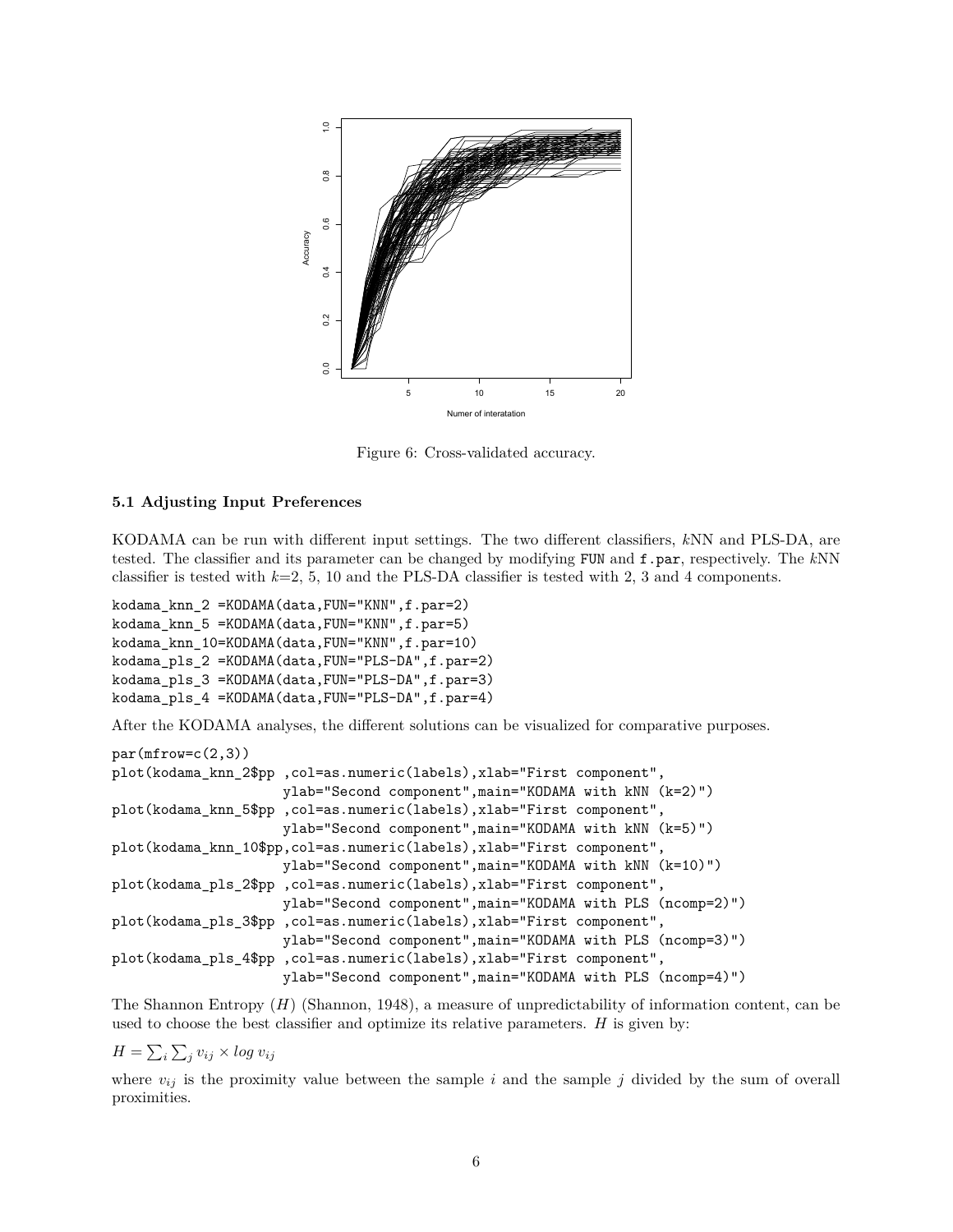

Figure 7: KODAMA results obtained with different input settings.

Different classifiers can lead to solutions that represent different interpretation of the data. A lower *H* value can be indicative of the solution that best characterizes the data.

| Classifier | parameter      | Entropy |
|------------|----------------|---------|
| kNN        | 2              | 9.371   |
| kNN        | 5              | 9.362   |
| kNN        | 10             | 9.381   |
| PLS-DA     | $\mathfrak{D}$ | 9.976   |
| PLS-DA     | 3              | 9.933   |
| PLS-DA     |                | 9.977   |

### **5.3 k-test**

The k.test function performs a statistical test to assess association between the KODAMA output and any additional related parameters such as clinical metadata. The coefficient of determination  $(R^2)$  is used to assess the proportion of the variance in the dependent variable (KODAMA output) that is predictable from the independent variable and can be thus used as a measure of the goodness of fit (Cameron *et al.*, 1997). A permutation test is performed by randomly sampling the value of the labels to estimate the significance of the observed association.

### **5.2 Loadings**

The loads function can be used to extract the variable ranking. After each maximization of the cross-validated accuracy the final label set is used to calculate the loadings of PLS-DA or the p-value from the Kruskal-Wallis Rank Sum test. The output of the loads function is the average of these values for each variable.

#### **5.3 Unsupervised and semi-supervised**

In the next example, MetRef dataset is used to show all possibilities offered by KODAMA performing the analysis in unsupervised or semi-supervised fashion. Firstly the MetRef dataset is pre-processed. This involves removing zero values from the MetRef dataset matrix and correcting for variations in urine concentration using Probabilistic Quotient Normalization (Dieterle *et al.* 2006). 7

### data(MetRef)

#### # Zero values are removed.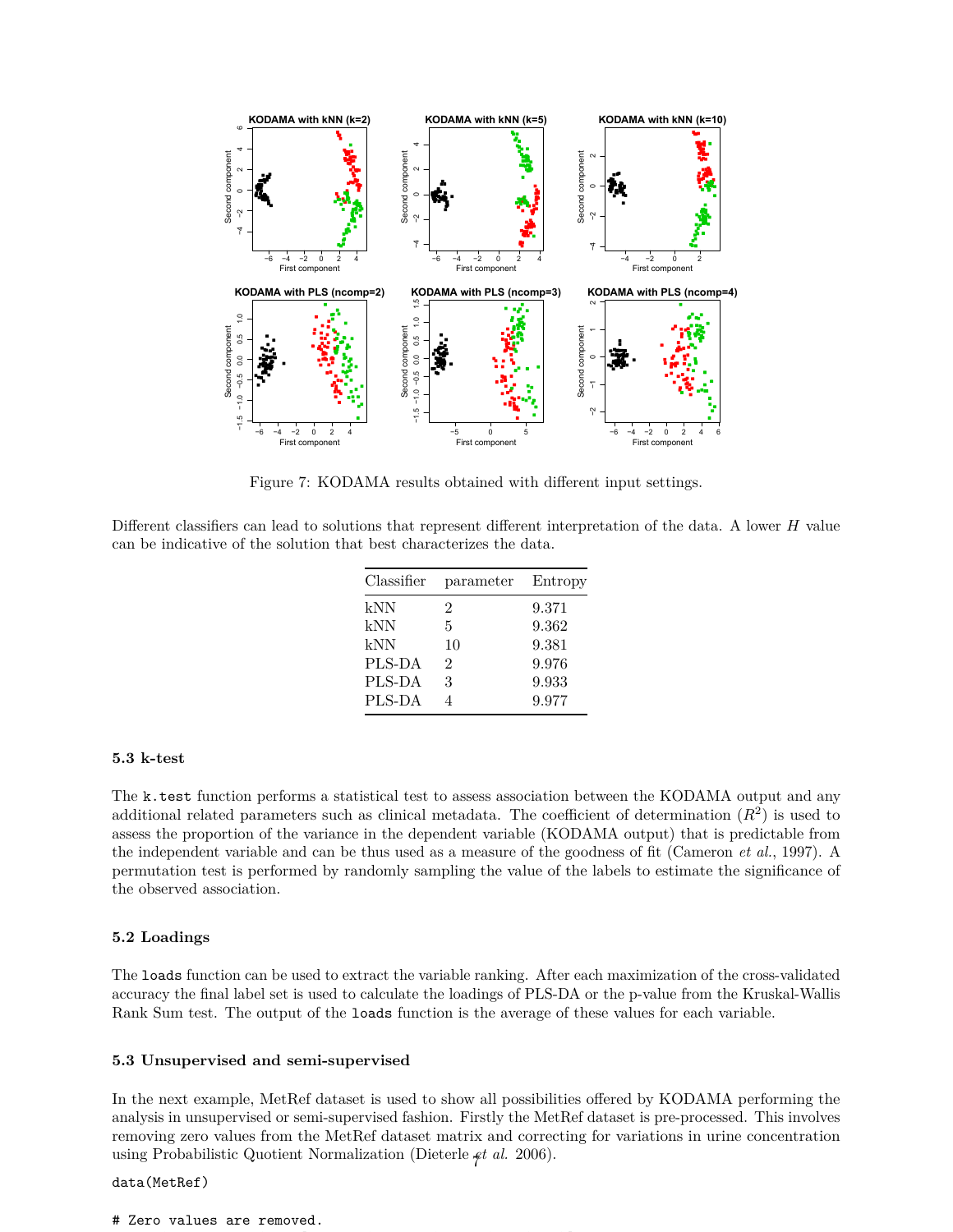```
kk6=KODAMA2(MetRef$data,FUN = "PLS-DA",f.par = 100)
kk7=KODAMA2(MetRef$data,FUN = "KNN",f.par = 2)
kk8=KODAMA2(MetRef$data,FUN = "KNN", f.par = 3)kk9=KODAMA2(MetRef$data,FUN = "KNN",f.par = 5)
kk10=KODAMA2(MetRef$data,FUN = "KNN",f.par = 10)
kk11=KODAMA2(MetRef$data,FUN = "KNN", f par = 15)kk12=KODAMA2(MetRef$data,FUN = "KNN",f.par = 20)
```
The most informative solution is represented by KODAMA using the PLS-DA with 100 components as the internal classifier as can be seen in the table below, which presents all Entropy values of each solution.

| Classifier | parameter      | Entropy |
|------------|----------------|---------|
| kNN        | 2              | 13.46   |
| kNN        | 3              | 13.428  |
| kNN        | 5              | 13.425  |
| kNN        | 10             | 13.42   |
| kNN        | 15             | 13.426  |
| kNN        | 20             | 13.451  |
| PLS-DA     | $\mathfrak{D}$ | 13.493  |
| PLS-DA     | 5              | 13.509  |
| PLS-DA     | 10             | 13.497  |
| PLS-DA     | 20             | 13.445  |
| PLS-DA     | 50             | 13.245  |
| PLS-DA     | 100            | 13.093  |

Principal Component Analysis, performed on this data set, is shown in the figure. Colors are indicative of donor specificity (left plot) and gender of donor (right plot).

```
par(mfrow=c(1,2))plot(prcomp(scale(MetRef$data))$x,
     bg=rainbow(22)[donor],pch=21,
     xlab="First Component", ylab="Second Component",cex=1.5)
plot(prcomp(scale(MetRef$data))$x,
     bg=c("#2c7ac8","#e3b80f")[gender],pch=21,
     xlab="First Component", ylab="Second Component",cex=1.5)
```


Figure 8: Principal Component Analysis.

The result of KODAMA with PLS-DA using 100 components as the classifier is subsequently shown. The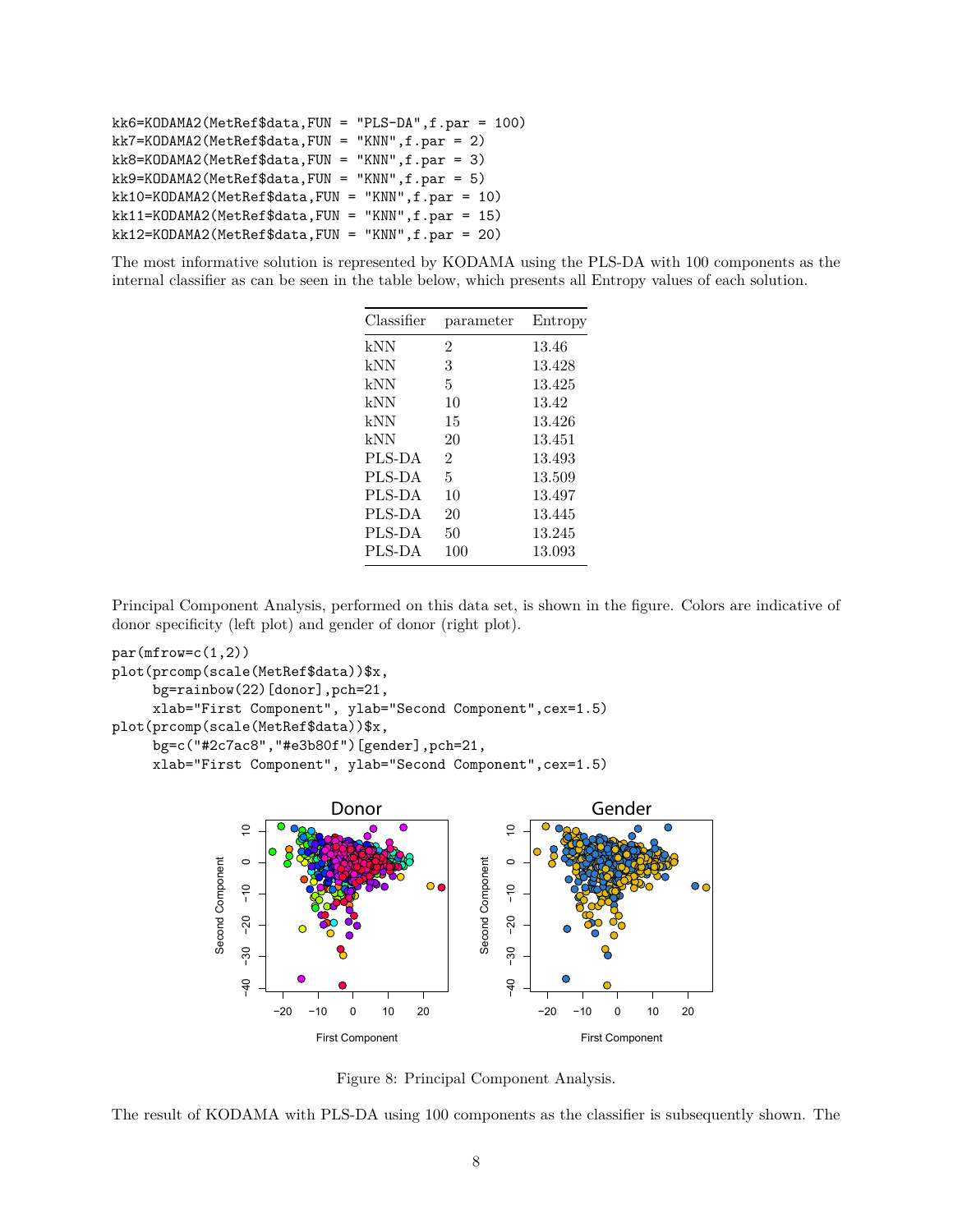KODAMA output saved in the variable pp is calculated by applying Sammon's Non-Linear Mapping (Sammon 1969) to the KODAMA dissimilarity matrix.

```
kk1=KODAMA(MetRef$data,FUN="PLS-DA",f.par = 100)
par(mfrow=c(1,2))plot(kk1$pp,bg=rainbow(22)[donor],pch=21,
     xlab="First Component", ylab="Second Component",cex=1.5)
plot(kk1$pp,bg=c("#2c7ac8","#e3b80f")[gender],pch=21,
     xlab="First Component", ylab="Second Component",cex=1.5)
```


Figure 9: KODAMA with PLS-DA with 100 components as classifier.

KODAMA can also use external information to work in a semi-supervised way. Supervised constraints can be imposed by linking some samples in such a way that if one of them is changed the linked ones must change in the same way (*i.e.*, they are forced to belong to the same class). This will produce solutions where linked samples are forced to have the lowest values in the KODAMA dissimilarity matrix.

In the next example, urine samples from the same donor are linked by providing class (donor) information to the algorithm before performing the iterative procedure thereby undertaking a "semi-supervised approach" to highlight otherwise hidden features.

```
kk2=KODAMA(MetRef$data,FUN="PLS-DA",f.par = 100,constrain=donor )
par(mfrow=c(1,2))plot(kk2$pp,bg=rainbow(22)[donor],pch=21,
     xlab="First Component", ylab="Second Component",cex=1.5)
plot(kk2$pp,bg=c("#2c7ac8","#e3b80f")[gender],pch=21,
     xlab="First Component", ylab="Second Component",cex=1.5)
```
Additional external information can be provided through fixing labels of vector W on the KODAMA algorithm. The value of the vector fix must be TRUE or FALSE. By default all elements are FALSE. Samples with the TRUE fix value will not change the class label defined in W during the maximization of the cross-validated accuracy procedure.

Here, gender information for the first ten donors is provided. Color coding indicates gender in the figures. Square data points indicate samples with supervised information. Circle data points indicate samples without any supervised information.

```
FIX=sample(c(TRUE,FALSE),873,T)
inform=gender
inform[!FIX]=NA
kk4=KODAMA(MetRef$data,FUN="PLS-DA",f.par = 100,W=inform,fix=FIX)
par(mfrow=c(1,2))
```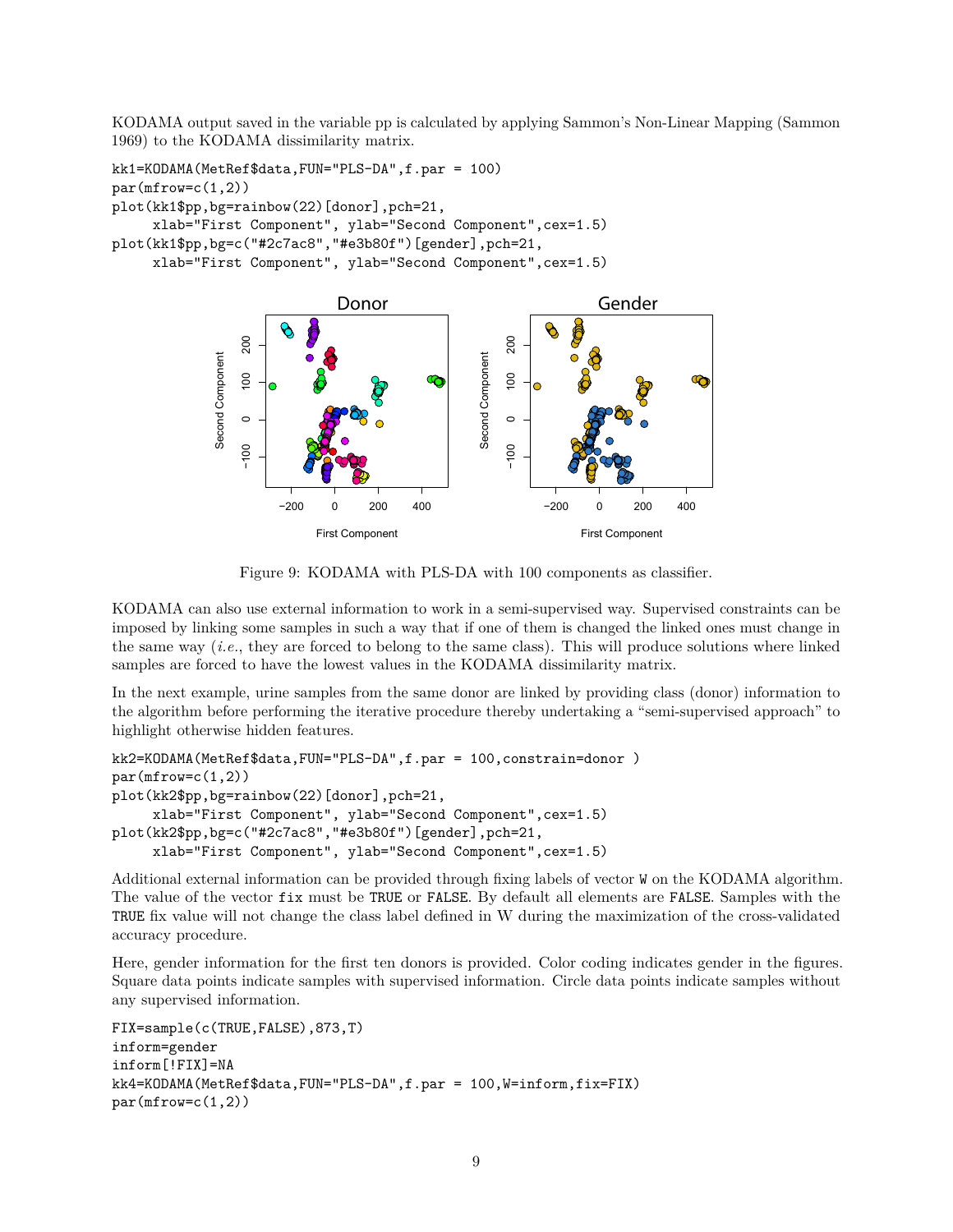

Figure 10: Semi-supervised KODAMA with constrain.

```
plot(kk4$pp,bg=rainbow(22)[donor],pch=21,
     xlab="First Component", ylab="Second Component",cex=1.5)
plot(kk4$pp,bg=c("#2c7ac8","#e3b80f")[gender],pch=21,
     xlab="First Component", ylab="Second Component",cex=1.5)
```


Figure 11: Semi-supervised KODAMA with fixed samples.

Here, information of the last two examples are provided together.

```
FIX=donor>10
inform=gender
inform[!FIX]=NA
kk5=KODAMA(MetRef$data,FUN="PLS-DA",f.par = 100,W= inform,constrain=donor,fix=FIX)
par(mfrow=c(1,2))plot(kk5$pp,bg=rainbow(22)[donor],pch=21,
     xlab="First Component", ylab="Second Component",cex=1.5)
plot(kk5$pp,bg=c("#2c7ac8","#e3b80f")[gender],pch=21,
     xlab="First Component", ylab="Second Component",cex=1.5)
```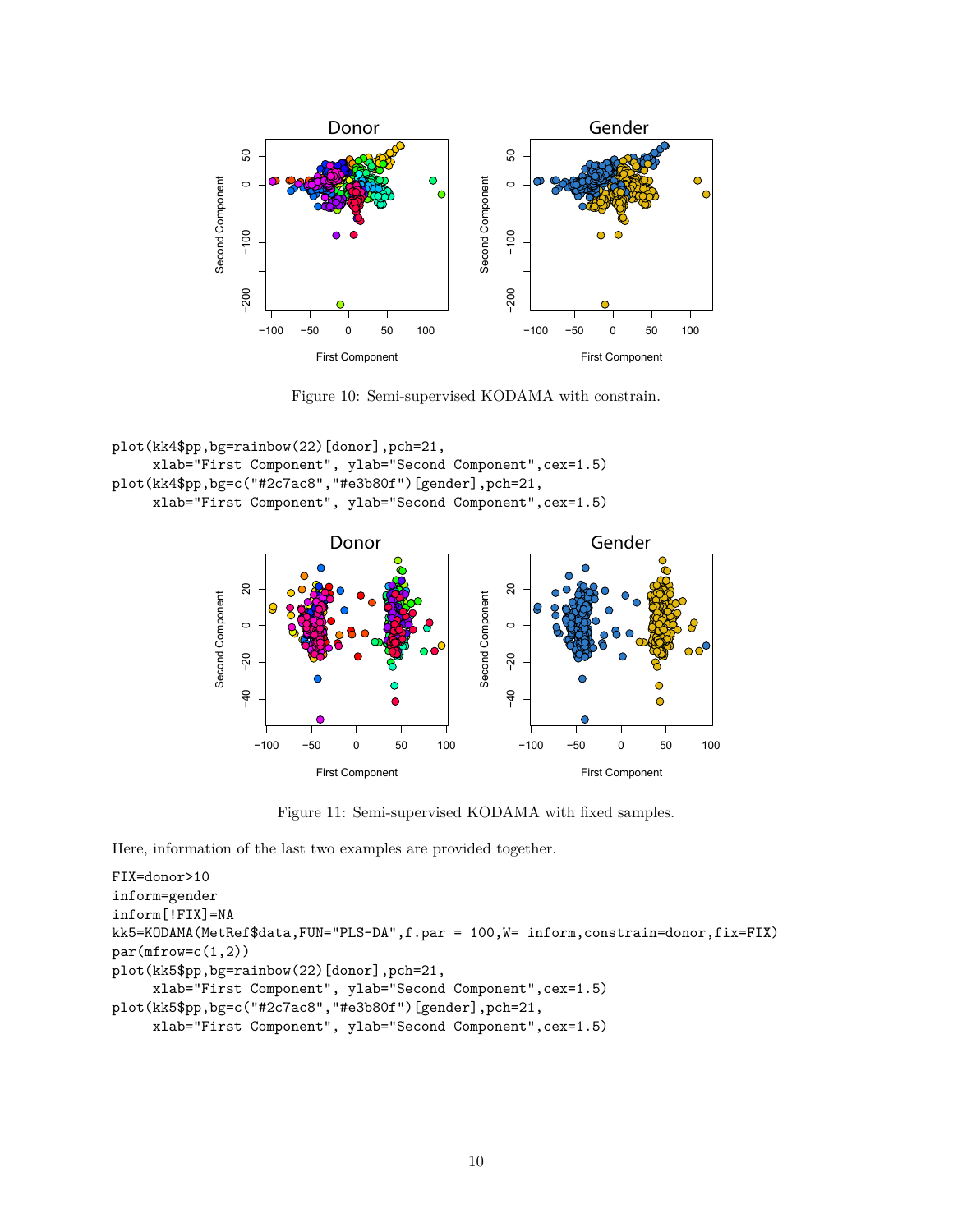

Figure 12: Semi-supervised KODAMA with fixed samples and constrain.

### **6 Special Notes for Users Upgrading from Previous Version**

Version 1.1 has brought several fundamental changes to the architecture of the package. We tried to ensure backward compatibility with the previous version where possible. However, there are still some caveats the users should take into account.

Users who upgrade to version  $1.1$  from the older version  $(0.0.1)$  should be aware that the package requires the new version of Rcpp and RcppArmadillo packages. This issue can simply be solved by installing Rcpp and RcppArmadillo from CRAN using install.packages("Rcpp") and install.packages("RcppArmadillo").

### **7 Errors and Solutions**

### **7.1 Rcpp, RcppArmadillo and OS X Mavericks "-lgfortran" and "-lquadmath" error**

Compiling the source R package, we reported the following error:

ld: warning: directory not found for option '-L/usr/local/lib/gcc/x86\_64-apple-darwin13.0.0/4.8.2' ld: library not found for -lquadmath clang: error: linker command failed with exit code 1 (use -v to see invocation) make: \*\*\* [KODAMA.so] Error 1 ERROR: compilation failed for package 'KODAMA' \* removing '/Users/dmacinty/Library/R/3.3/library/KODAMA'

Mainly, R for OS X Maverick was compiled using gfortran-4.8. The Solution is to go to the optional libraries, frameworks and applications for Mac OS X on r.research.att.com and download gfortran-4.8.2-darwin13.tar.bz2. Extract the package in  $\sim$ /, which is root. The files should be unpacked into /usr/local/...

Alternatively, open terminal and type:

```
curl -O http://r.research.att.com/libs/gfortran-4.8.2-darwin13.tar.bz2
sudo tar fvxz gfortran-4.8.2-darwin13.tar.bz2 -C /
```
# **8 How to Cite this Package**

Cacciatore S, Tenori L, Luchinat C, Bennett P, and MacIntyre DA. KODAMA: an updated R package for knowledge discovery and data mining. Bioinformatics. Submitted.